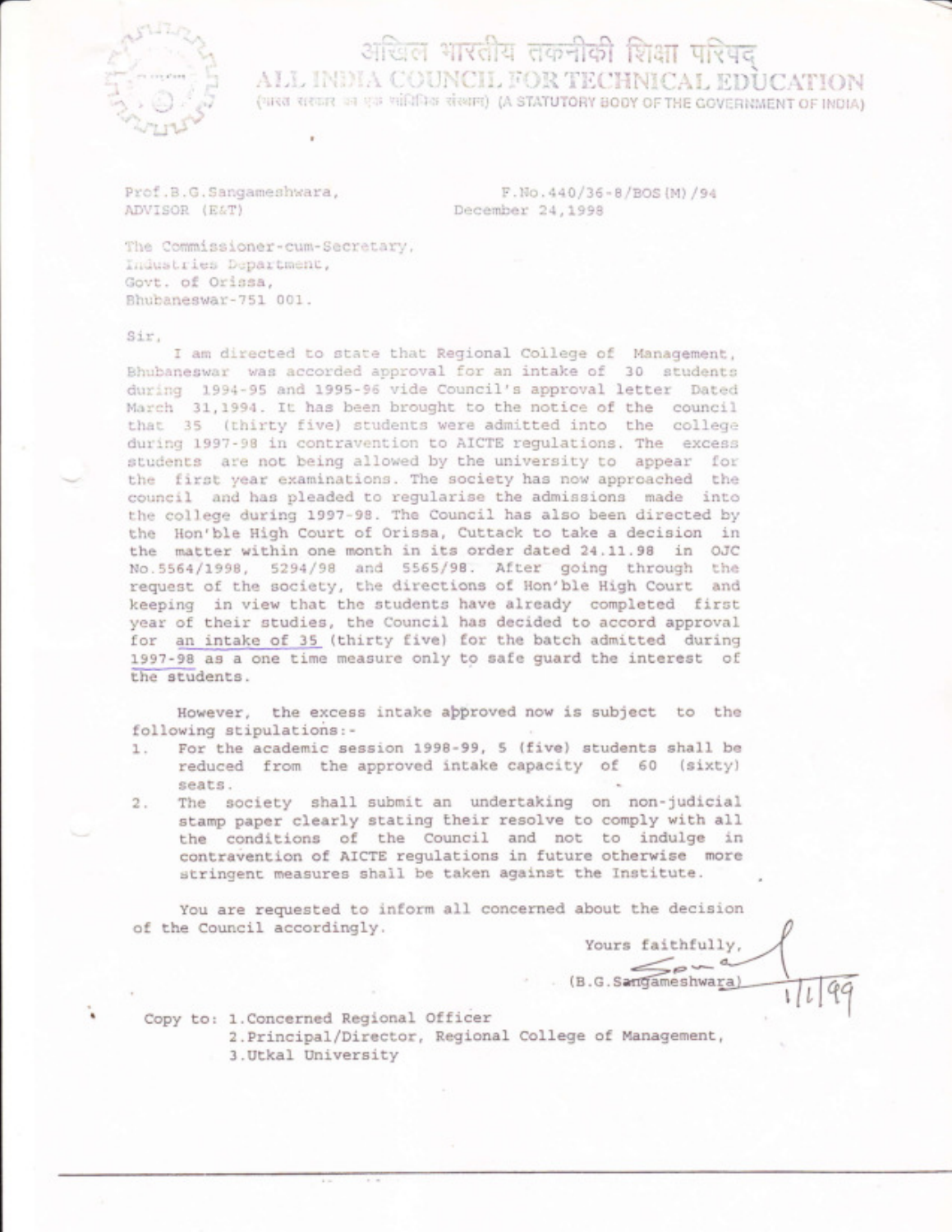अखिल भारतीय तकनीकी शिक्षा परिषद् "ALL INDIA COUNCIL FOR TECHNICAL EDUCATION (HRG REPORT OF BUSINES AND A STATUTORY BODY OF THE GOVERNMENT OF INDIA)

Prof. B.G. Sangameshwara Adviser ET

F.No.36-4/B-II/BOS(M)/94 October 28,1998

The Commissioner Cum Secretary, Industries Department, Govt. of Orissa, Bhubaneswar-751 001.

Sub.:Extention of AICTE approval to the existing Regional College of Management, Chandrasekharpur, Nandan Kanan Road, Bhubaneswar-751016 for conducting Master in Business Administration (MBA) programme variation in intake capacity.

Sir.

I am directed to state that on the recommendation of Expert Committee and the sub-committee of the All India Board for Management Studies, the All India Council for Technical Education (AICTE) has extended its earlier approval accorded to Regional College of Management, Chandrasekharpur, Nandan Kanan Road, Bhubaneswar-751 016, Orissa for conducting following Master in Business Administration (MBA) Programme(s) for the session 1998-1999 with an annual intake and duration as given below.

| CISSIONAL LIVERS<br>NAME OF THE COURSE | EXISTING INTAKE     | REVISED INTAKE DURATION |         |
|----------------------------------------|---------------------|-------------------------|---------|
| MBA (F/T)                              | 30<br>$(Thi\tau y)$ | -60<br>(Sixty)          | 1998-99 |
| DURATION :- FULL TIME -> 2 YEARS,      |                     |                         |         |

This approval has been accorded subject fullfilment of Specific Conditions listed at Annexure I(if any), Norms and standards & general conditions as stipulated by Council.

Further, in the event of non-compliance of the Norms and Standards as stipulated by the AICTE, the Council shall take further action to withdraw approval and the liability arising out of such withdrawal shall be solely that of the Management/Institute.

The Council may inspect/visit the Institute any time it may deem fit to note progress/compliance.

Yours faithfully (B.G.Sangameshwar

成本班